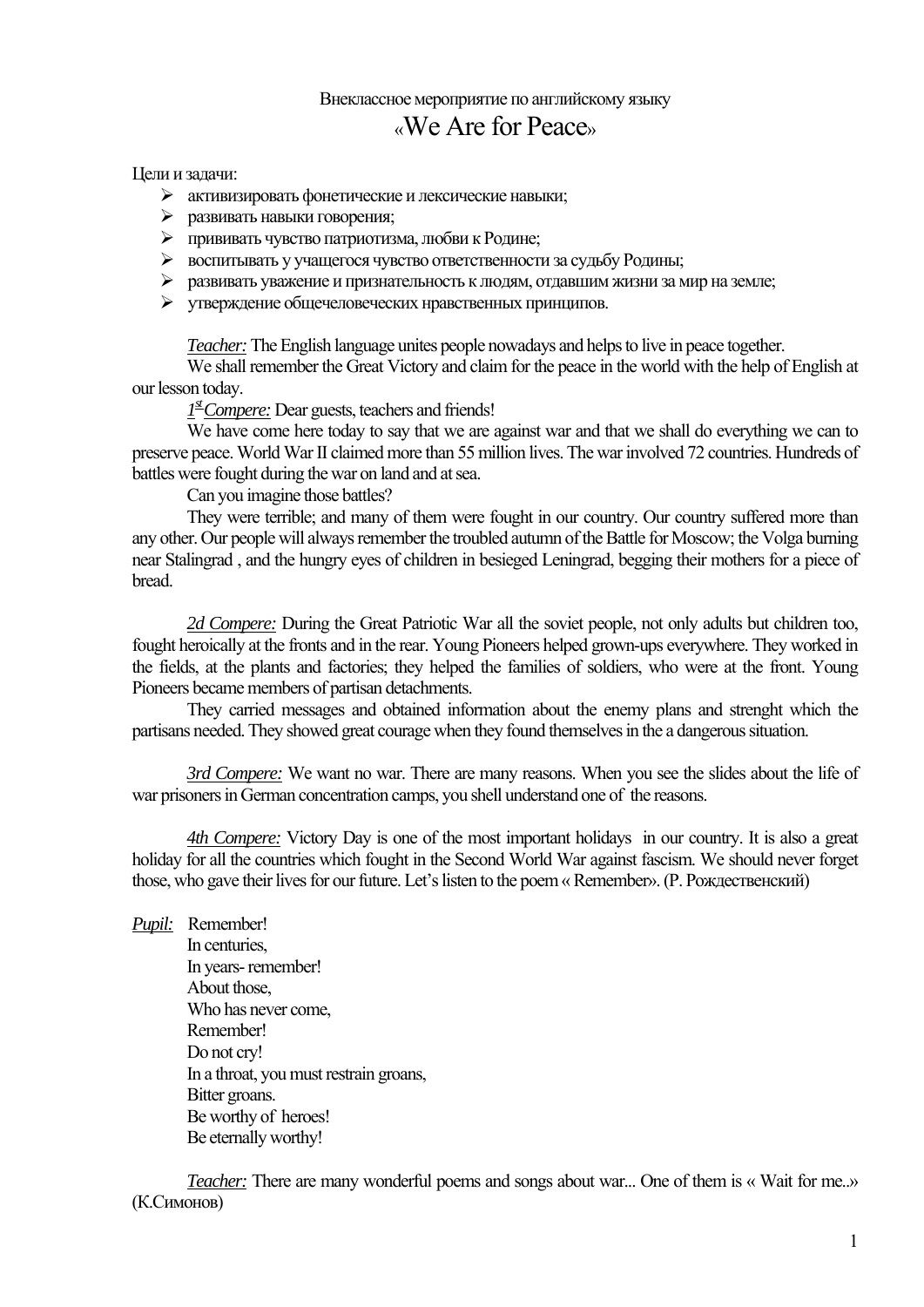## «Wait for Me»

Wait for me, and i ll be back, Should you me strong. And the sun has gone, Wait for me when it is cold, And when it is hot, Wait for me when others don t. Cause they gust forgot, Wait in case you don t receive Letters from the front, Wait, and i will outline, If you really want. Wait for me, and i ll be back Don t you talk to those Gluing me a dead man tag. That s a wrong suppose. Let my relatives believe That i am in the past Let my friends forget and give Funeral repast. They will drink a glass of wine For the peace of soul ... You gust wait and don t make time, Do not raise the bowl. Wait for me, and i ll be back, Disregard the fate. In the morning with my bag, Should you only wait. They will hardly understand How i could survive. Waiting me from foreign land, You have saved my life. Let them say that it s too late What you feeling tells? I' ll be back, because you wait Like nobody else.

*Teacher:* There is no a family in our country which wasn't touched the war. Wants to tell the story of her family.

(рассказывает домашний проект с презентацией о своемдедушке)

*Teacher:* It was a long and hard way to win in the Great Patriotic War. We have no future without knowledge of history. How well do you know the main events of this war? Ask each оther some questions.

| When did the Great Patriotic war begin?                | (1941)                                         |
|--------------------------------------------------------|------------------------------------------------|
| Whom of the war heroes do you know?                    | (Жуков, Рокоссовский, Павлик                   |
|                                                        | Морозов, Николай Гастелло и др.)               |
| 3. How long did the Siege of Leningrad last?           | $(900 \text{ days})$                           |
| 4. Which of the following death camps was the biggest? | What (Buchenwald)                              |
| When did it finish?                                    | (1945)                                         |
| 6. What Hero cities do you know?                       | (Moscow, St. Petersburg, Minsk, Smolensk etc.) |
|                                                        |                                                |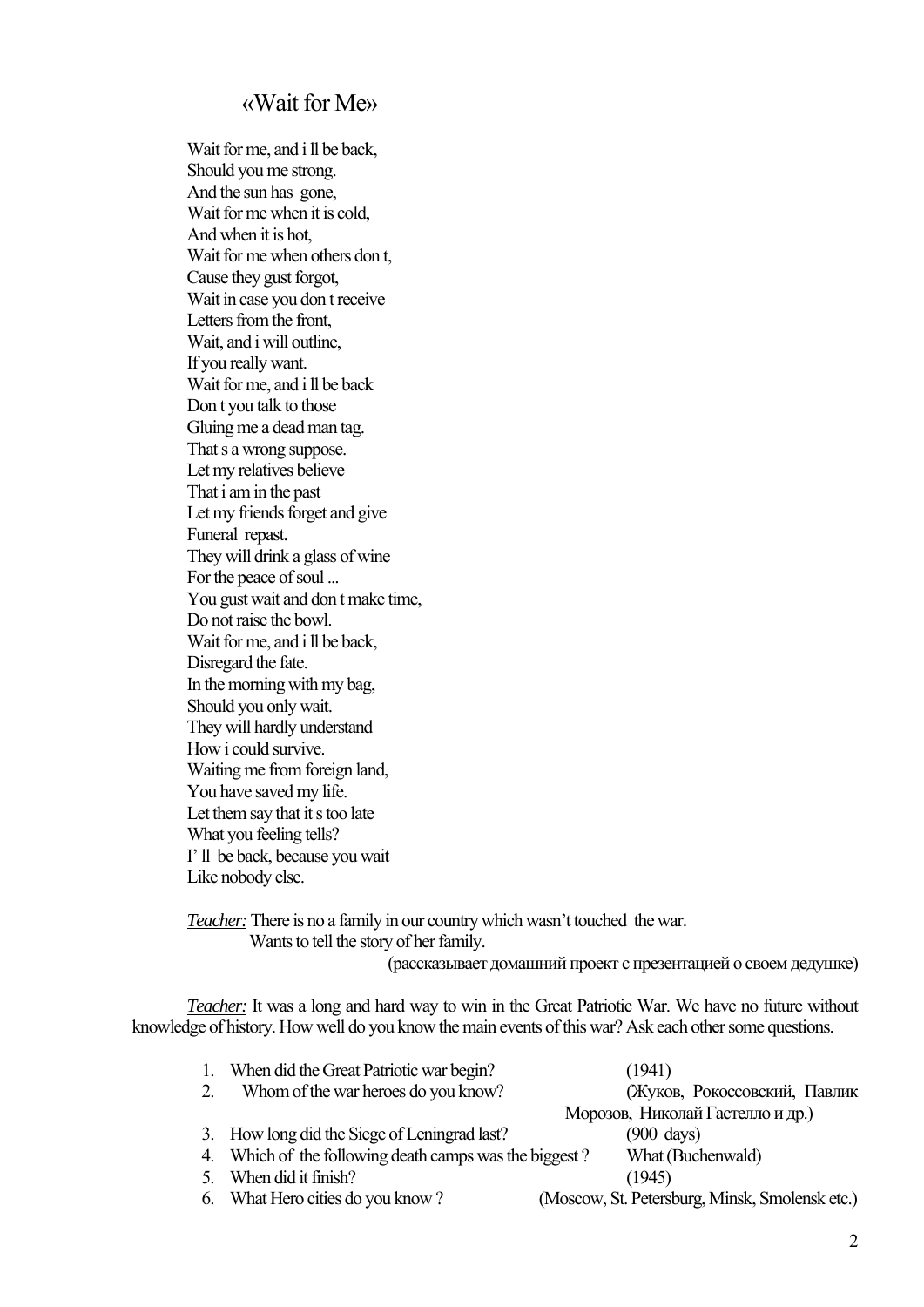7. What river does Stalingrad stand on? ( Volga)

8. What was the biggest tank battle of W W II? ( The Battle of Kursk )

*Teacher:* But then Victory came. Victory Day is the main national holiday in Russia. Let's read some information about the traditions of celebrating. And you can share this information with your English-speaking countries. … read the text.

(на экране проецируется текст Victory Day)

## *Victory Day*

In Russia and other countries Victory Day, or  $9<sup>th</sup>$  May, is one of the great holidays of the year. It is a holiday of all people.

In all towns there are decorations, flags and posters in the streets, in the shop windows and on the front of large buildings.

On Victory Day morning there are meetings and demonstrations of the veterans who fought in the Great Patriotic War.

On that day there is military parade in all big cities of our country.

Flowers and souvenirs are given to those who took part in the Great Patriotic War.

There are a lot of people in the streets and squares, at theatres, cinemas and concert halls. They are all celebrating their holiday. Many people go to see their friends or go for walks in the parks.

In the evening there is a holiday salute and a minute of silence to remember all those who did not come back from the war.

*Teacher :* And now do the next task. State if the sentences true or false. You have 1-2 minutes:

- 1. Victory Day is celebrated only by Russia. (False)
- 2. People prepare for Victory Day a lot. (True)
- 3. There is military parade on Victory Day. (True)
- 4. A few people celebrate Victory Day. ( False)
- 5. People like to see salute and follow a minute of silence to remember all those who did not come back from the war in the evening. (True)

*Teacher :* And you have flashcards with some letters. Come up and try make up the world. Show us your world. What is it? ( учащиеся составляют слово PEACE-мир)

We must keep peace of the planet. Lets sing about it.

(поют все вместе песню, на экран проецируется отрывок из песни)

 (Song « May there always be Sunshine!» Words L.Oshanin, Music by A. Ostrovsky. Translated by Tom Botting)

Bright blue the sky, Sun up on high-That was the little boys picture. He drew for you, Wrote for you too, Gust to make clear what he drew-

Chorus: May there always be sunshine, May there always be blue skies. May there always be Mummy, May there always be me! ( Twice)